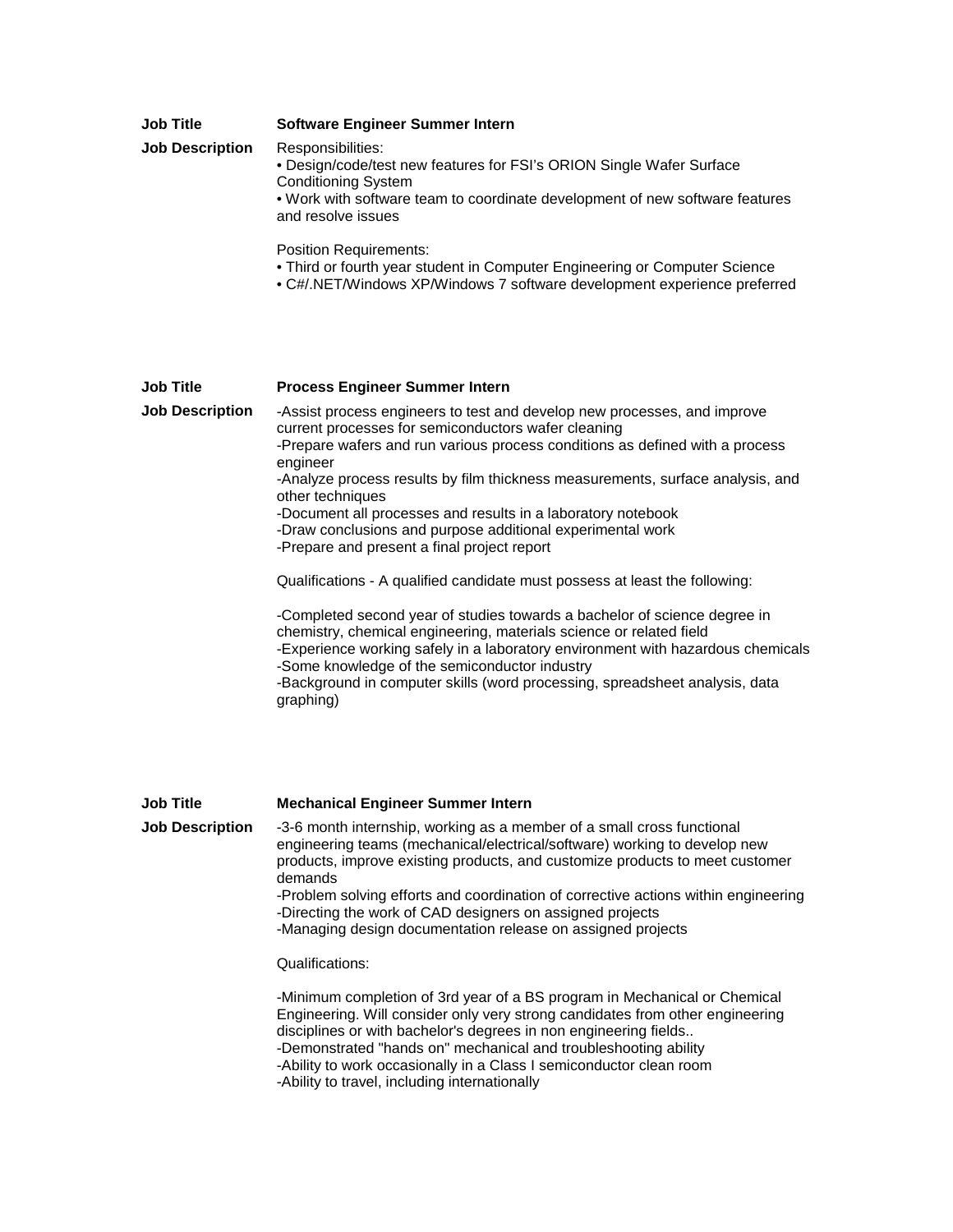| <b>Job Title</b>                           | <b>Electrical Engineer Intern</b>                                                                                                                                                                                                                                                                                                                                                                                                                                                                                                                                                                                                                                                                                                                                                                                                                                                                                                                                                                                                                                                                                                                                                               |
|--------------------------------------------|-------------------------------------------------------------------------------------------------------------------------------------------------------------------------------------------------------------------------------------------------------------------------------------------------------------------------------------------------------------------------------------------------------------------------------------------------------------------------------------------------------------------------------------------------------------------------------------------------------------------------------------------------------------------------------------------------------------------------------------------------------------------------------------------------------------------------------------------------------------------------------------------------------------------------------------------------------------------------------------------------------------------------------------------------------------------------------------------------------------------------------------------------------------------------------------------------|
| <b>Job Description</b>                     | Responsibilities:<br>. Design/Test power distribution and control systems for all TEL FSI product lines<br>. Work with Electrical Engineering team to resolve issues                                                                                                                                                                                                                                                                                                                                                                                                                                                                                                                                                                                                                                                                                                                                                                                                                                                                                                                                                                                                                            |
|                                            | <b>Position Requirements:</b><br>• BSEE from an accredited university<br>• 3 to 5 years of experience in equipment design<br>• Experience with capital equipment design in the semiconductor industry<br>preferred<br>• Experience with interface/control of motors, actuators, and sensors<br>• Knowledge of IEC 61131-3 PLC programming including structured text<br>• Strong analytical abilities, capable of understanding complex systems with<br>multiple variables<br>• Knowledge of equipment safety standards including:<br>o European Machinery, Low Voltage, and EMC Directives<br>o NFPA 79<br>o SEMI S2<br>• Electrical Schematic drafting experience in Creo and/or AutoCAD<br>. Knowledge of communications protocols such as Ethernet TCP/IP, EtherCAT,<br>DeviceNet, CanOpen<br>• Ability to travel to both domestic and international destinations<br>• Effective communication skills and ability to work well in a dynamic team<br>environment<br>• C#/.NET/XP/Windows 7 software development experience a plus<br>• Automation/Robotics experience a plus                                                                                                                  |
| <b>Job Title</b><br><b>Job Description</b> | <b>Quality Engineer Summer Intern</b><br>Primary responsibilities include:                                                                                                                                                                                                                                                                                                                                                                                                                                                                                                                                                                                                                                                                                                                                                                                                                                                                                                                                                                                                                                                                                                                      |
|                                            | .Work with appropriate stakeholders (i.e. supplier, manufacturing, engineering,<br>and field) on closed loop corrective actions (8D) to identify and address non-<br>conformances<br>•Lead/support activities within the quality group for monitoring and implementing<br>processes throughout TEL FSI's supply chain (incoming, manufacturing, and<br>shipping)<br>•Maintain system to monitor and improve supplier quality<br>•Participate in supporting our supplier selection process<br>•Participate in ECO and design review process as required<br>.Work with our quality inspector to evaluate and maintain tools and equipments<br>within proper calibration<br>.Write and edit quality procedures and work instructions<br>•Participate in processes for audits and continuous improvement<br>•Performs other duties as assigned<br>Our qualified candidate must possess the following:<br>•Bachelor's Degree in engineering (electrical, mechanical or manufacturing) or<br>equivalent experience in related industry/studies<br>•Related work/school experience: 3-5 years towards achieving your BE<br>•Ability to read and understand mechanical drawings (geometric tolerancing) |